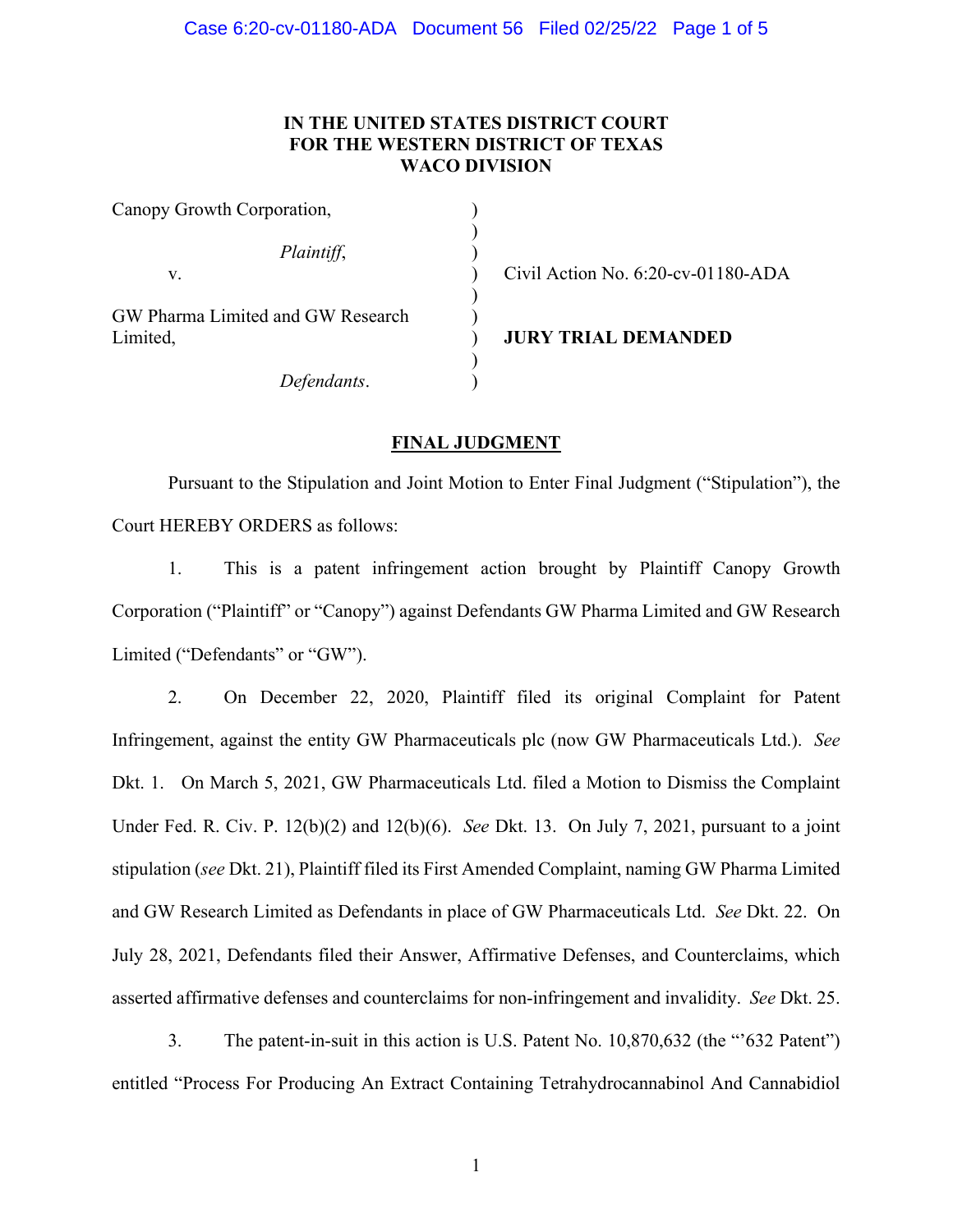#### Case 6:20-cv-01180-ADA Document 56 Filed 02/25/22 Page 2 of 5

From Cannabis Plant Material, And Cannabis Extracts." The '632 Patent includes two independent claims, Claims 1 and 14. Dependent Claims 2-13 and 15-25 depend from Claims 1 and 14, respectively.

4. Plaintiff asserts that it is the owner by assignment of the entire right, title, and interest in and to the '632 Patent, including the sole and undivided right to sue for infringement. *See* Dkt. 22 at ¶ 15.

5. Plaintiff's infringement allegations in this action concern the processes allegedly used in manufacturing the cannabidiol ("CBD") active ingredient in Defendants' commercial drug product approved for marketing in the United States under the tradename EPIDIOLEX®.

6. In its First Amended Complaint, Plaintiff alleges, *inter alia*, that (i) Defendants directly infringe the '632 Patent in violation of 35 U.S.C. § 271(a), to the extent it is determined that Defendants use Canopy's patented processes to produce CBD in the United States; (ii) Defendants infringe the '632 Patent in violation of 35 U.S.C.  $\S$  271(g), to the extent that Defendants, and/or third-party contractors under the direction of Defendants, use the patented processes to produce the CBD active ingredient in EPIDIOLEX® outside the United States, and (iii) Defendants are liable for actively inducing infringement of the '632 Patent under 35 U.S.C. § 271(b), including for allegedly inducing affiliated companies, third parties, and/or end users to import, have imported, sell, offer for sale, and/or use EPIDIOLEX® in the United States in alleged violation of 35 U.S.C. § 271(g). *See, e.g.*, Dkt. 22 at ¶¶ 30-33.

7. In their Answer, Affirmative Defenses, and Counterclaims, Defendants allege, *inter alia*, that (i) the manufacturing process for the CBD active ingredient used in EPIDIOLEX<sup>®</sup> does not infringe any valid claim of the '632 patent; (ii) the manufacture, use, sale, offer for sale and/or importation into the United States of EPIDIOLEX® has not infringed, does not infringe, and will

2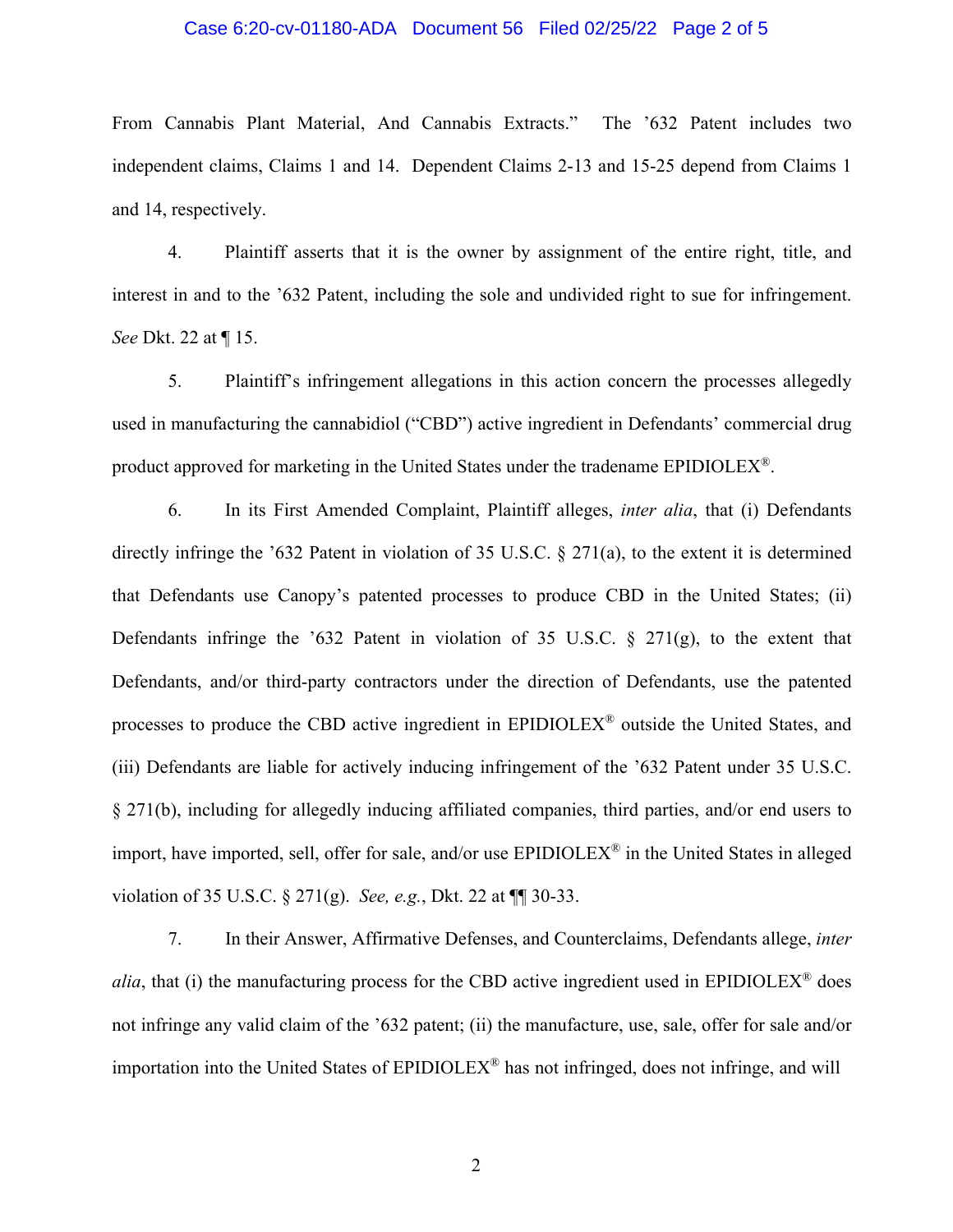#### Case 6:20-cv-01180-ADA Document 56 Filed 02/25/22 Page 3 of 5

not infringe, either directly or indirectly, any valid and enforceable claim of the '632 patent, either literally or under the doctrine of equivalents, (iii) Defendants have not infringed and do not infringe any valid and enforceable claim of the '632 patent, either literally or under the doctrine of equivalents; (iv) Defendants have neither induced nor contributed to the infringement of any valid or enforceable claim of the '632 patent, and (v) the claims of the '632 patent are invalid because they fail to comply with one or more sections of Title 35 of the United States Code, including, without limitation, 35 U.S.C. §§ 101, 102, 103 and/or 112.

8. On May 11, 2021, Plaintiff served Plaintiff Canopy Growth Corporation's Preliminary Disclosure of Asserted Claims and Infringement Contentions, asserting Claims 1-3, 5-16, and 18-25 of the '632 Patent. On June 29, 2021, Defendants served GW Pharmaceuticals Ltd.'s Preliminary Invalidity Contentions, and produced documents to Plaintiff including, *inter alia*, confidential technical documents that Defendants contended were sufficient to show the operation of the accused manufacturing processes. On November 22, 2021, Plaintiff served Plaintiff Canopy Growth Corporation's Final Disclosure of Asserted Claims and Infringement Contentions, asserting Claims 1-25 of the '632 Patent.

9. On September 17, 2021, the parties submitted a Joint Claim Construction Statement identifying a single disputed term: the phrase " $CO<sub>2</sub>$  in liquefied form under subcritical pressure and temperature conditions" recited in independent Claims 1 and 14 of the '632 Patent. *See* Dkt. 36 at 1. As set forth in the Joint Claim Construction Statement, Plaintiff's proposed construction was "Plain and ordinary meaning," and Defendants' proposed construction was "CO2 in liquefied form under both subcritical pressure and temperature conditions." *Id.*

10. On October 7, 2021 and October 8, 2021, the Court held a *Markman* hearing. On November 27, 2021, the Court issued a written Claim Construction Order And Memorandum In

3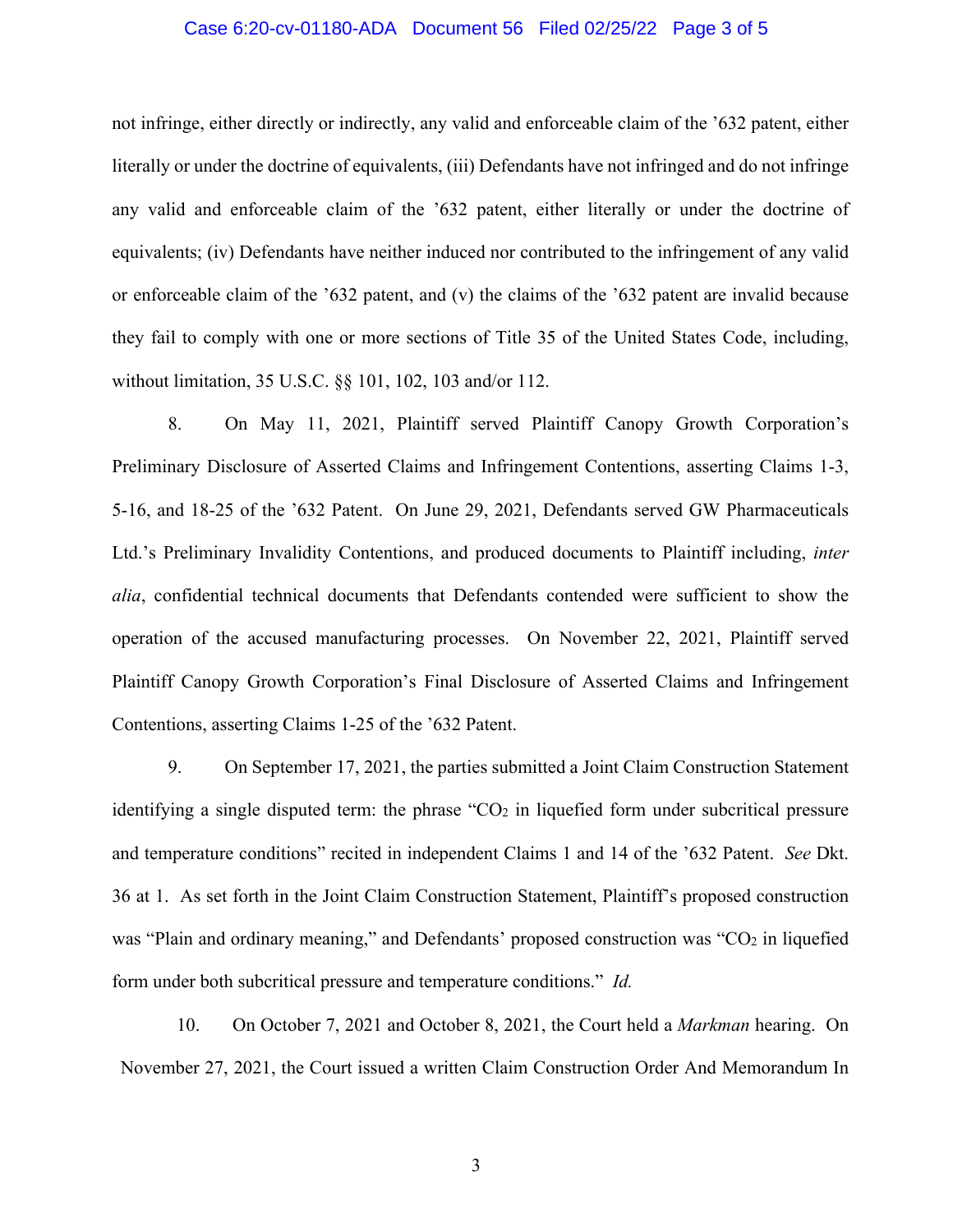#### Case 6:20-cv-01180-ADA Document 56 Filed 02/25/22 Page 4 of 5

Support Thereof (the "Claim Construction Order," Dkt. 50), which construed the term "CO<sub>2</sub> in liquefied form under subcritical pressure and temperature conditions" recited in independent Claims 1 and 14 of the '632 Patent as: "Plain-and-ordinary meaning wherein the plain-andordinary meaning is  $^{\circ}CO_{2}$  in liquefied form under both subcritical pressure and temperature conditions.'" Dkt. 50 at 29.

11. Plaintiff has determined that in view of the process described in the confidential documents produced by Defendants and the Court's construction of the term "CO2 in liquefied form under subcritical pressure and temperature conditions," Plaintiff cannot prevail on the issue of infringement of the '632 Patent, literally or under the doctrine of equivalents.

12. The parties stipulate and agree that, under the Court's Claim Construction Order, Plaintiff cannot prevail on the issue of infringement of the '632 Patent, literally or under the doctrine of equivalents.

13. Based on the above, the parties request that the Court enter a final judgment of noninfringement as to all allegations against the Defendants pled in the First Amended Complaint, subject to the parties' right to appeal.

14. This final judgment is without prejudice to Plaintiff's ability to appeal the Court's construction of the term " $CO<sub>2</sub>$  in liquefied form under subcritical pressure and temperature conditions."

15. Accordingly, the Court enters this final judgment in favor of Defendants on Plaintiff's claim for infringement of the '632 Patent, and declares the '632 Patent not infringed by Defendants.

16. All of Defendants' affirmative defenses and counterclaims are dismissed without prejudice.

4